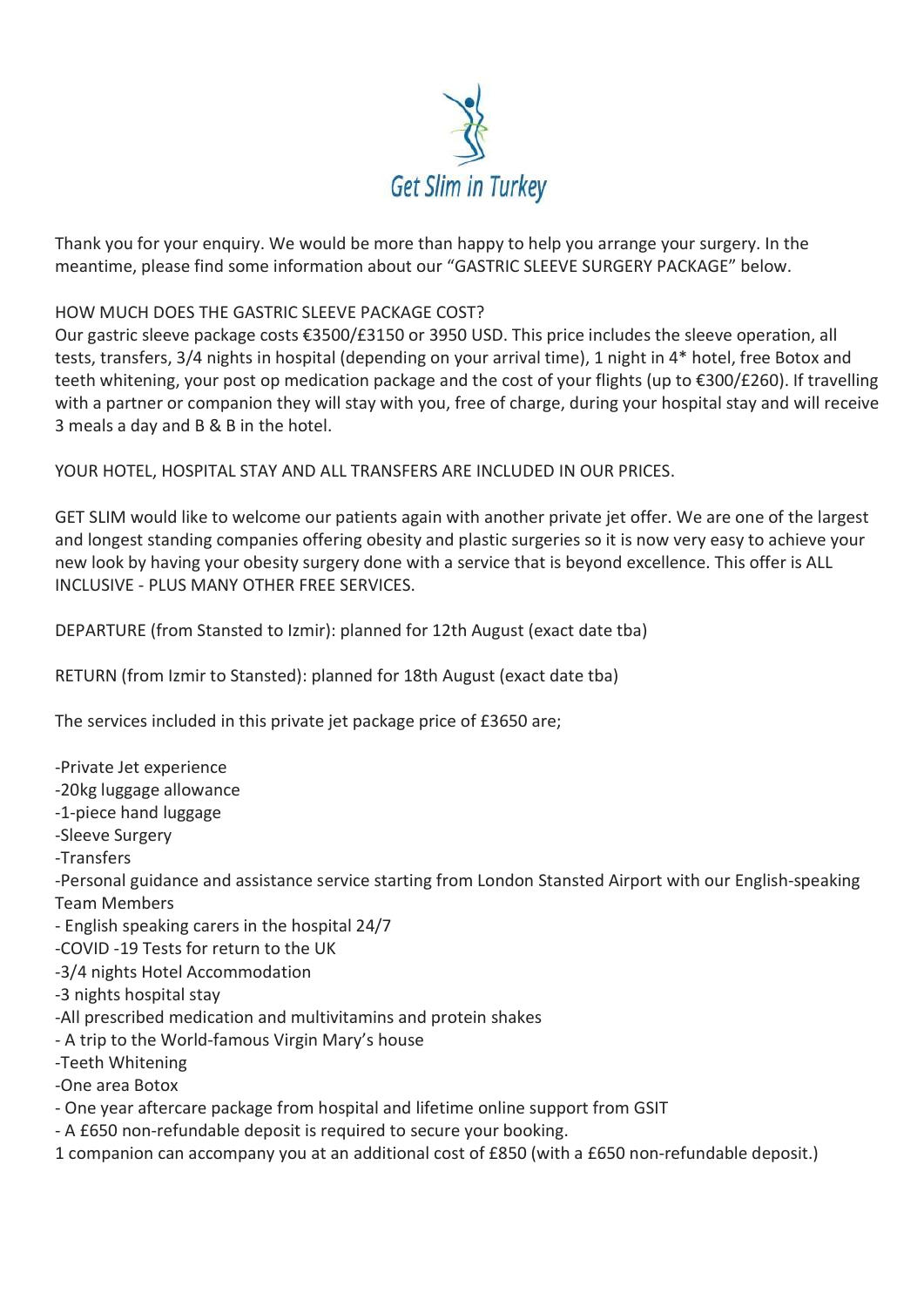All deposit payments must be paid by credit card in GBP (credit card link will be sent to you for online payment).

## DO I NEED TO BUY ANY ADDITIONAL MEDICATION?

Yes, there is a post op pack (medicine pack) supplied to you prior to your discharge from the hospital. This consists of stomach protectors, blood thinning injections, vitamins and other medical supplies needed. Prior to discharge one of our GSIT team will go through all the medications with you. The standard post op package is included in the package price.

## WHICH HOSPITALS DO YOU USE?

We use one of two modern, private hospitals for our surgery, one is located in KUSADASI and the other in IZMIR. The operation is performed via keyhole surgery by one of our highly skilled and experienced bariatric surgeons. We also offer a unique service in that we provide ENGLISH speaking carers to look after you whilst in the hospital 24hrs a day. There is a member of our GSIT team who is also available to translate between any non-English speaking hospital staff although many of our doctors speak English.

PLEASE NOTE: IF YOU GO DIRECT TO THE HOSPITAL WITHOUT BOOKING THROUGH GSIT YOU WILL NOT RECEIVE ANY OF OUR SERVICES WHICH INCLUDES 24HR ENGLISH SPEAKING CARERS, TRANSLATIONS WHEN NEEDED, LIFETIME ONLINE SUPPORT AND MANY MORE.

## CAN I BRING SOMEONE WITH ME?

Yes, you can bring a partner or companion with you at no extra cost. They will also share all transfers, have a bed in your hospital room and be given 3 meals a day. (You can bring a companion on the private jet for £850. The deposit required is an additional £650 to bring a companion with you.)

AM I LIKELY TO HAVE COMMUNICATION PROBLEMS BOOKING WITH A COMPANY BASED IN TURKEY? No, we are a BRITISH owned company registered in Turkey and we deal with patients from all over the world so you should not experience any communication problems as we employ ENGLISH speaking staff. Our staff are available 24hrs a day to help and assist you in the hospital.

# IS IT NECESSARY TO DO ANY SPECIAL DIET BEFORE SURGERY?

You are not required to undergo a liver shrinking diet or follow any other special diet prior to surgery as our surgeons are so experienced, they can operate with inflated livers. They also have equipment that enables them to assist with fatty livers during surgery.

#### WILL I HAVE ANY TESTS BEFORE I HAVE SURGERY?

Yes, you will see several doctors on arrival at the hospital before your procedure. The preoperative tests consist of the following

- · BLOOD TESTS
- · URINE ANALYSIS
- · X RAYS
- · ULTRASOUND
- · ECG
- · RESPIRATORY FUNCTION TEST
- · ENDOSCOPY (You will be asleep during this procedure)

An ENEMA is NOT required.

You will also have consultations with an anaesthetist, cardiologist, chest specialist, internal medicine consultant, psychiatrist and your bariatric surgeon.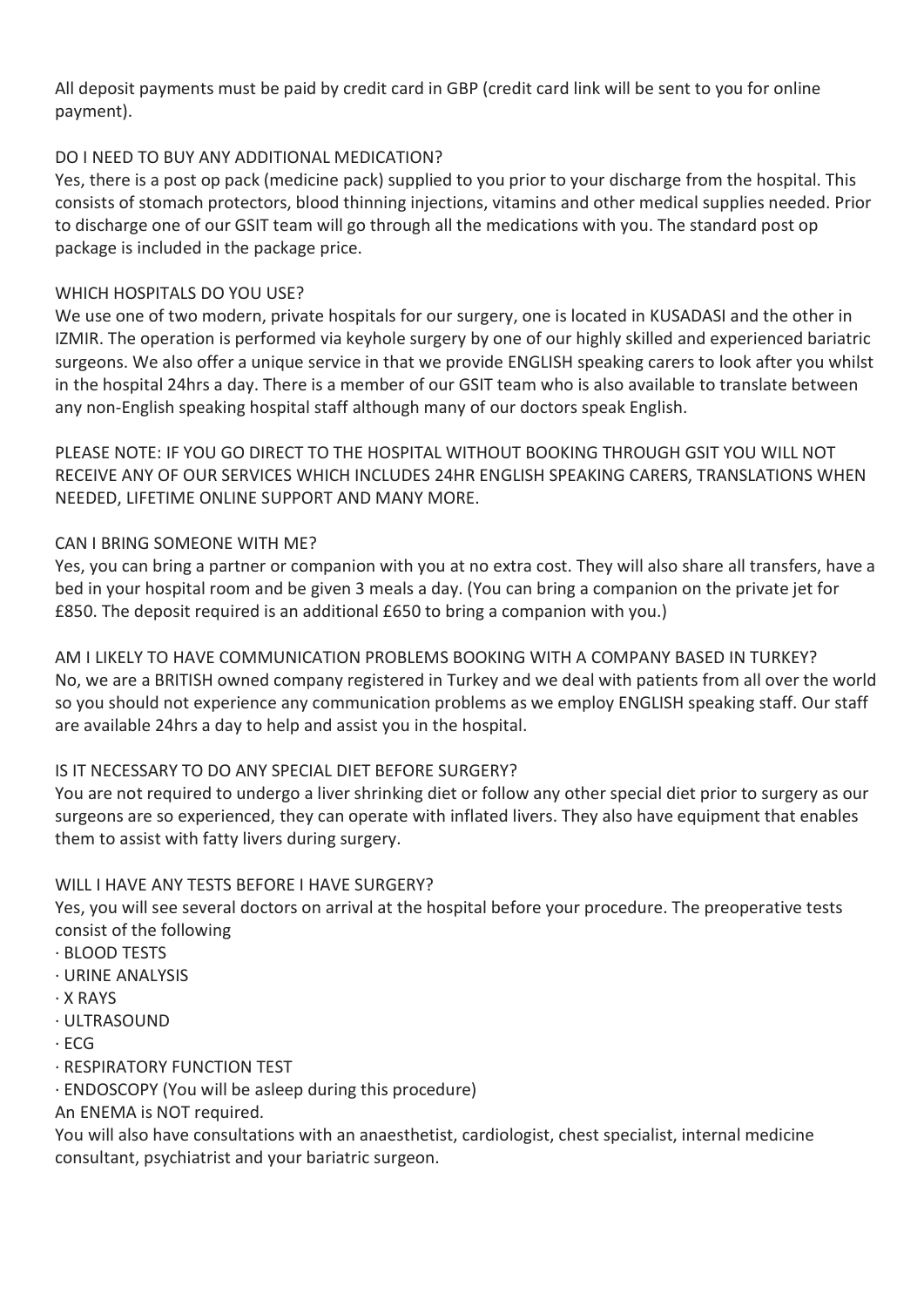## WHAT AFTERCARE WILL I RECEIVE ONCE I RETURN TO HOME?

Our aftercare package includes 2 years free check-ups if you travel back to Turkey giving you an opportunity to see a surgeon. But you will also have access to all our dietician information and any advice whilst at home. You can also send your blood tests to be assessed by your surgeon who will evaluate and advise at 1, 3, 6, 12 and 24 months after surgery. We also visit the UK, IRELAND and GERMANY with our surgeons on a regular basis (normal circumstances permitting) so you also have the opportunity to see your surgeon again during this time. We have an online support network which is available 7 days a week and you will be given an emergency telephone number in Turkey for a member of GSIT that you can call at any time.

WHAT IS THE APPROXIMATE RECOVERY TIME AFTER SURGERY? As the surgery is keyhole most patients have a very fast recovery time after the initial 3 days in hospital and return to their normal daily routines and activities 4 to 5 days after surgery. You are able to fly home on the

## WHO IS ELIGIBLE FOR THE SURGERY?

and then fly home on the 5th day.

Please let us know the answers to the questions listed below and we will advise if you are eligible.

· Is your BMI over 30? If you do not know your BMI then let us know your height and weight and we can work it out for you.

4th day after surgery or if you prefer you can spend a night in a hotel which is included in the package price

· Do you have any on-going medical conditions such as Diabetes, High Blood Pressure or Heart problems?

- · Have you ever had any previous surgeries?
- · Do you take any kind of medication and if so what dosage?

## HOW DO I BOOK?

Prior to booking your flights you must first ensure that your BMI is over 30 and that if you are taking any medications or had previous surgeries you have advised the GSIT team and sent ALL the information needed for approval by the surgeon. You then need to check your dates with the GSIT team for availability before booking. Once we have confirmed the date you need to arrange your own flights and once booked send the GSIT team a screenshot of your flight tickets, copies of yours and your companions (if you are bringing one) passport. We also need an email address and phone number that you can be contacted on and we will then book you in for your procedure and send you a booking confirmation.

There are NO waiting lists as we can do several surgeries a day.

The closest airport is IZMIR – ADNAN MENDERES AIRPORT. If travelling alone and would like a surgery buddy, we can also pair you off with other patients if dates coincide with each other.

#### WHICH AIRLINES FLY TO IZMIR?

Currently PEGASUS has cheap direct flights from London Stansted. EASYJET also has direct flights from Gatwick from April onwards. AER LINGUS, SUNWAY and SUN EXPRESS have flights from Dublin direct in the summer. And TURKISH AIRLINES have flights via Istanbul in the winter.

#### HOW DOES THE SLEEVE WORK?

The gastric sleeve works in three ways. Firstly, it is a restrictive procedure, meaning that it achieves weight loss by restricting the amount of food that can be eaten. Secondly, 80% - 85% of the stomach is removed along with the hunger hormone Ghrelin. This hormone stimulates appetite and hunger. The elimination of the Ghrelin hormone results in a significant reduction or loss of appetite.

Lastly, surgery combined with changed behaviour is a proven method of achieving long term weight loss for people who are obese. Obesity is closely linked with many health problems including Diabetes (high blood sugar levels), Hypertension (high blood pressure), Heart Disease, Hyperlipidaemia (high blood fats), Sleep Apnoea (disturbed sleep), Infertility, Social Isolation, and Depression. Studies have shown that some of these obesities associated health conditions have improved or gone away completely after surgery.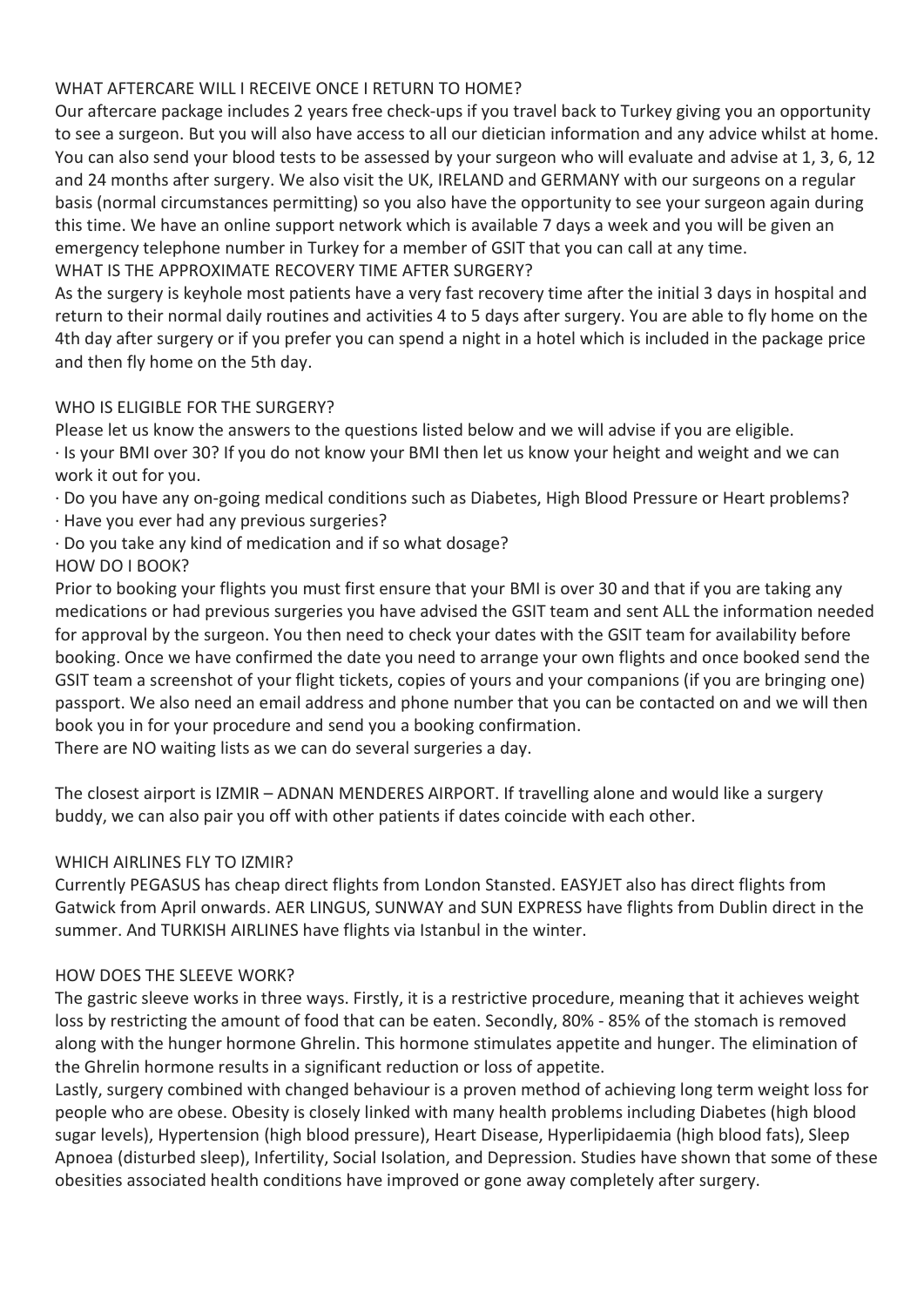## HOW FAST WILL I LOSE WEIGHT?

Each person is different and many different factors will determine how much weight or how fast weight is lost. However, most gastric sleeve patients lose up to 70% of their excess weight within the first year and up to 80% of it in 2 years. And as you start to lose weight you will begin to feel healthier and more energetic.

## WHAT ARE THE RISKS OF BARIATRIC SURGERY?

While bariatric surgery can offer many benefits, all forms of surgery are major procedures that can pose serious risks.

Also as with any major procedure, bariatric surgery poses potential health risks. Those risks associated with this surgical procedure can include:

- · Excessive bleeding
- · Infection
- · Adverse reactions to anaesthesia
- · Blood clots
- · Lung or breathing problems
- · Leaks in your gastrointestinal system
- · Death (very rare)

## ARE THERE ANY POSSIBLE PROBLEMS AFTER SURGERY?

Some people find it difficult to tolerate some foods and this can vary from person to person. The most common foods to initially cause problems may be dry meat, soft white bread, rice, stringy or fibrous vegetables, salad, sweet corn, nuts, dried fruit, pips and seeds. If you find you can't tolerate a certain food, try it again in a few weeks' time. There is a lot of adaptation in the first few months and you will manage it all in time.

● VOMITING - You should not expect to be sick after gastric sleeve surgery. If you

are sick at any time it is likely you have either eaten too much, too quickly, not chewed the food enough or had a drink too near to the meal.

● CONSTIPATION – Although this is normal you should have at least 2 litres of water a day. Also try to choose more high fibre foods such as whole grain products, fruit and vegetables. Regular exercise will also help to alleviate constipation.

● DIARRHOEA – This can also be normal after surgery but you are able to take REFLOR sachets or

IMMODIUM to help. Also make sure you stay hydrated by drinking a minimum of 2 litres of water a day. ● ALCOHOL - It is not recommended that you drink alcohol for at least the first 6 weeks after your operation and remember that you will feel the effects of alcohol much more quickly than before. Please remember it is not recommended to drink fizzy drinks such as beer as this can cause discomfort or even worse could stretch your stomach.

● VITAMINS – Your surgeon will recommend that for 1 year after your surgery you take Multivitamins. You are also required to have regular blood tests at 1,3, 6, 12 and 24 months.

● TIREDNESS – This is normal in the first few weeks after surgery. Again, each person is different so you need to listen to your body.

● SEXUAL INTERCOURSE – It is recommended to wait at least 2 -3 weeks after surgery.

● DRIVING – Most patients are driving 4 days after surgery. Please ensure that you are able to do an emergency stop without discomfort or pain.